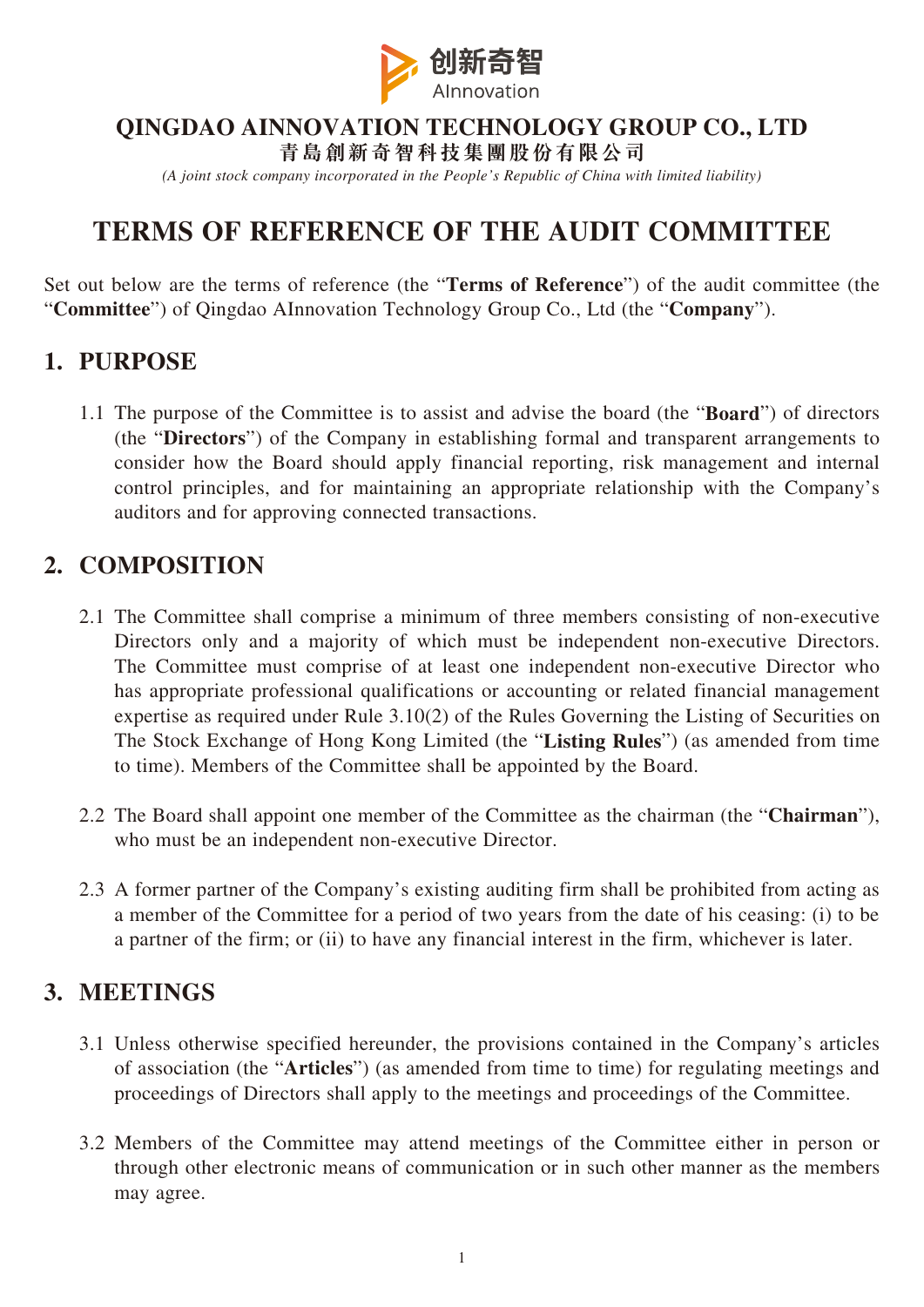- 3.3 The Committee shall meet at least two times annually, or more frequently if circumstances require.
- 3.4 The Board, any member of the Committee and the external auditors may request a meeting if they consider that one is necessary.
- 3.5 The chief financial officer of the Company and at least one representative of each of the internal auditors and the external auditors shall normally attend meetings. Other members of the Board shall also have the right of attendance. However, the Committee shall meet with the external auditors at least twice a year. At least once a year the Committee shall meet with the external and internal auditors without executive Directors present.
- 3.6 Members of the Committee may be represented at a meeting of the Committee by an alternate appointed by him or her.
- 3.7 The Chairman shall be responsible for leading the Committee, including scheduling meetings, preparing agendas and making regular reports to the Board.
- 3.8 A meeting of the Committee may be convened by any of its members.
- 3.9 A quorum shall be two members of the Committee.
- 3.10 Unless otherwise agreed by all the members of the Committee, notice of at least seven days shall be given for a regular meeting of the Committee. For all other meetings of the Committee, reasonable notice shall be given. The Chairman shall determine whether or not a meeting of the Committee is a regular meeting.
- 3.11 The agenda and accompanying supporting papers shall be sent to all members of the Committee and to other attendees as appropriate at least three days before the date of the meeting (or such other period as the members may agree).
- 3.12 Each member shall have one voting right. Subject to the Articles, questions arising at any meeting of the Committee shall be decided by a majority of votes, and in case of an equality of votes, the Chairman shall have a second or casting vote.
- 3.13 The members of the Committee shall appoint a secretary of the Committee (the "**Secretary**") to take minutes. In the absence of the Secretary, his/her delegate(s) or any person elected by the members present at the meeting of the Committee, shall attend the meeting of the Committee and take minutes. Any such minutes shall be conclusive evidence of any such proceedings if they purport to be signed by the Chairman or the Secretary of the meeting or succeeding meeting.
- 3.14 Full minutes of meeting of the Committee shall be kept by the Secretary or any one of the joint company secretaries of the Company. They shall be open for inspection at any reasonable time on reasonable notice by any Director.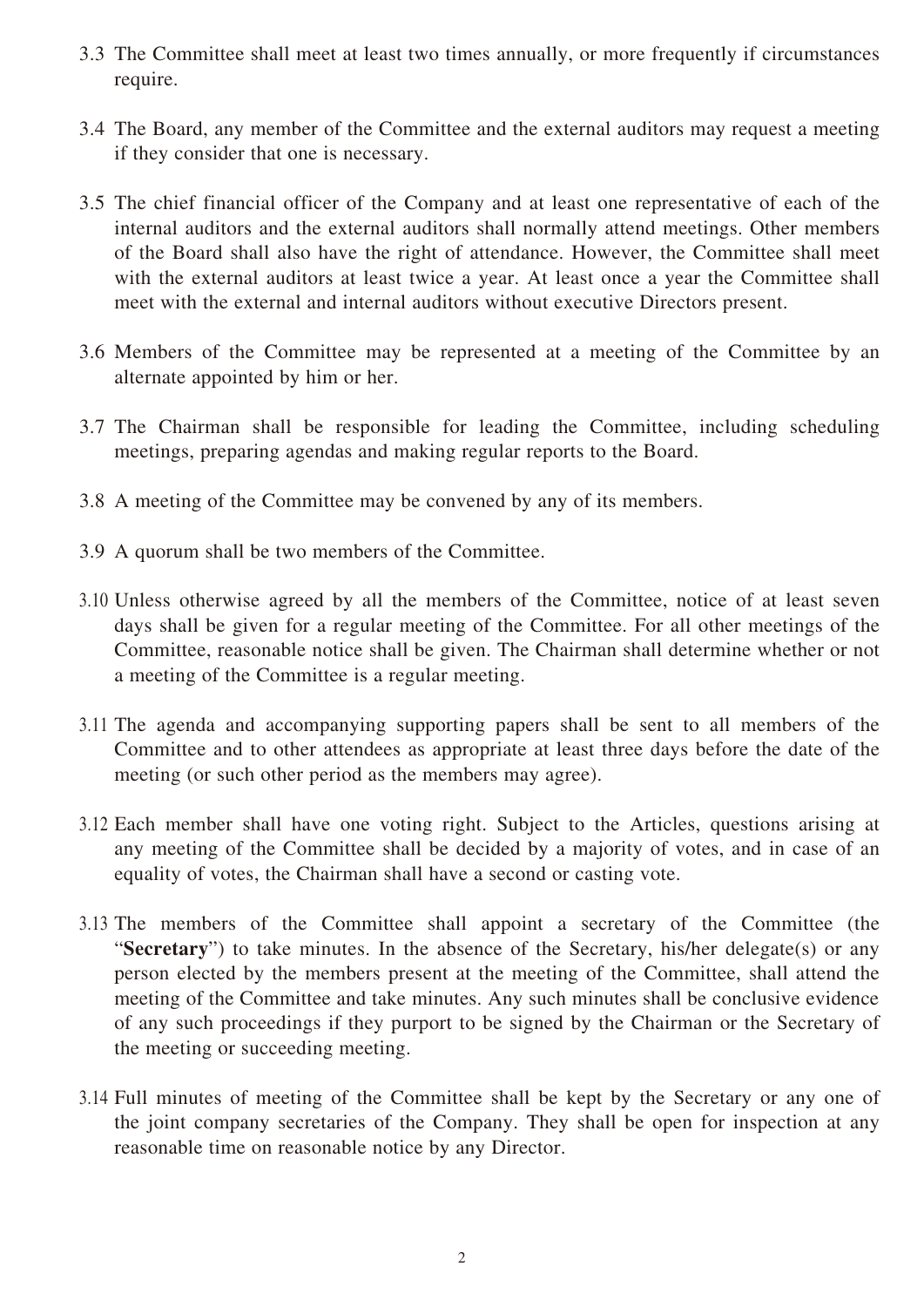- 3.15 Minutes of meetings of the Committee and the record of individual attendance at such meetings shall be prepared by the Secretary which shall be sent to all members of the Committee within a reasonable time after the conclusion of any meeting of the Committee for their comment and records. For the purposes of recording attendance only, the attendance of an alternate of members of the Committee will not be counted as attendance by the relevant member of the Committee himself or herself. The minutes of meetings shall record details of the matters considered and decisions reached, including any concerns raised by Directors or dissenting views expressed.
- 3.16 Without prejudice to any requirement under the Listing Rules, a resolution in writing signed by all of the members of the Committee (or their respective alternate) shall be as valid and effectual as if it had been passed at a meeting of the Committee duly convened and held.

# **4. ACCESS**

- 4.1 The Committee shall have full access to management and may invite members of management or others to attend its meetings.
- 4.2 The Company should provide the Committee with sufficient resources to perform its duties, including but not limited to obtaining independent professional advice and assistance from internal or external legal, accounting or other advisors at the expense of the Company if necessary.

#### **5. REPORTING PROCEDURES**

- 5.1 The Committee shall evaluate and assess its effectiveness and the adequacy of these Terms of Reference from time to time and recommend any proposed changes to the Board.
- 5.2 The Committee shall report back to the Board on their decisions or recommendations, unless there are legal or regulatory restrictions on their ability to do so (such as a restriction on disclosure due to regulatory requirements).

## **6. AUTHORITY**

- 6.1 The authorities and responsibilities of the Committee shall include such responsibilities and authorities set out in the relevant code provisions of the Corporate Governance Code (the "**CG Code**") as contained in Appendix 14 to the Listing Rules (as amended from time to time).
- 6.2 The Committee is authorized by the Board to investigate any activity within these Terms of Reference. It is authorized to seek any information it requires from any employee and all employees will be directed to co-operate with any request made by the Committee.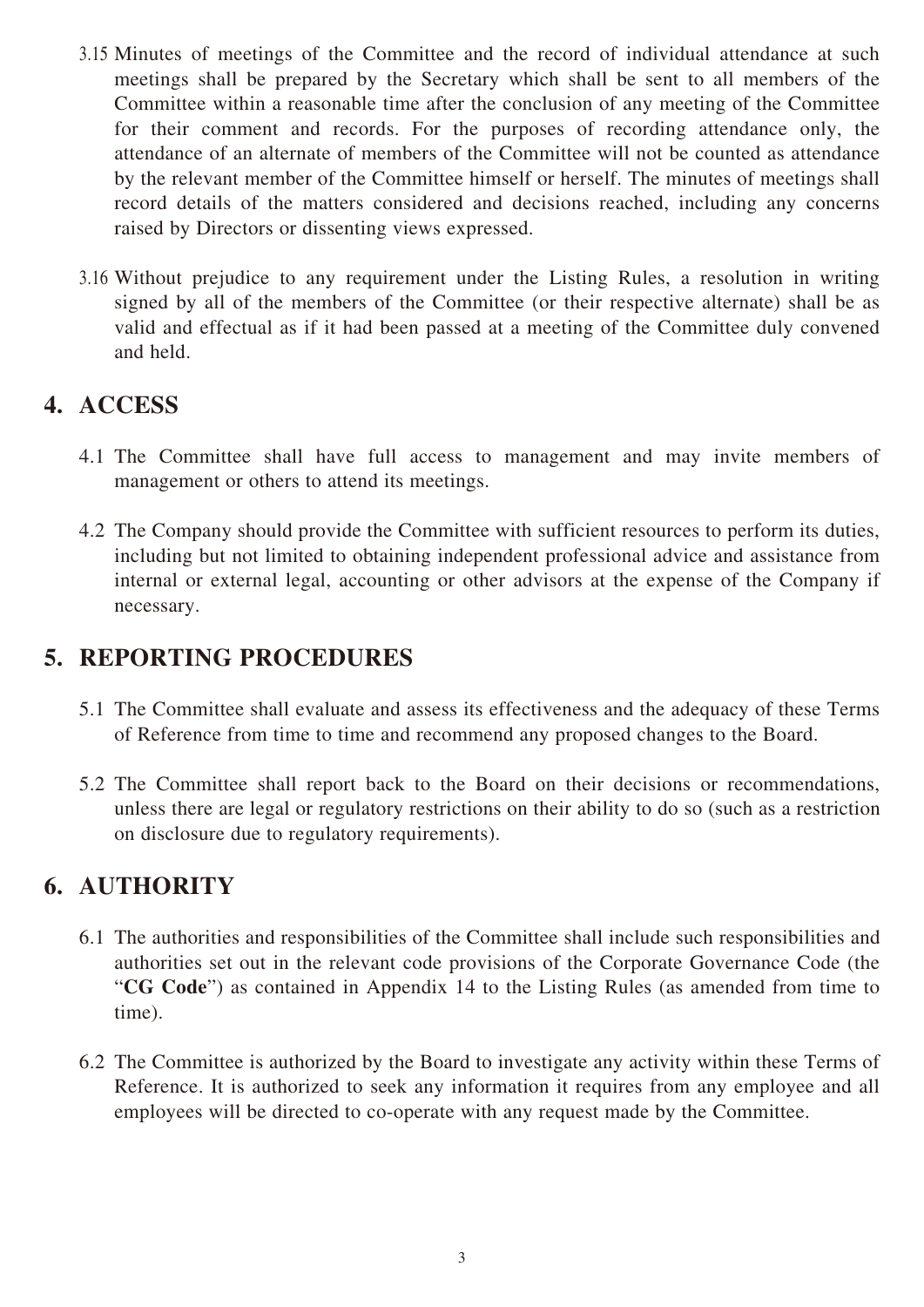6.3 Where the Board disagrees with the Committee's view on the selection, appointment, resignation or dismissal of the external auditors, the Company should include in the corporate governance report a statement from the Committee explaining its recommendation and also the reason(s) why the Board has taken a different view.

## **7. DUTIES**

- 7.1 Without prejudice to any requirements under the CG Code, the duties of the Committee shall include the following:
	- (a) to be primarily responsible for making recommendations to the Board on the appointment, reappointment and removal of the external auditor, and to approve the remuneration and terms of engagement of the external auditor, and any questions of its resignation or dismissal;
	- (b) to review and monitor the external auditor's independence and objectivity and the effectiveness of the audit process in accordance with applicable standards. The Committee should discuss with the auditor the nature and scope of the audit and reporting obligations before the audit commences;
	- (c) to develop and implement policies on engaging an external auditor to supply nonaudit services. For this purpose, an "external auditor" includes any entity that is under common control, ownership or management with the audit firm or any entity that a reasonable and informed third party knowing all relevant information would reasonably conclude to be part of the audit firm nationally or internationally. The Committee should report to the Board, identifying and making recommendations on any matters where action or improvement is needed;
	- (d) to monitor the integrity of the Company's financial statements, annual reports, accounts, half yearly reports and, if prepared for publication, quarterly reports, and to review significant financial reporting judgments contained in them. In reviewing these reports before submission to the Board, the Committee should focus particularly on:
		- (i) any changes in accounting policies and practices;
		- (ii) major judgmental areas;
		- (iii) significant adjustments resulting from the audit;
		- (iv) the going concern assumptions and any qualified opinion;
		- (v) compliance with accounting standards; and
		- (vi) compliance with the Listing Rules and legal requirements in relation to financial reporting;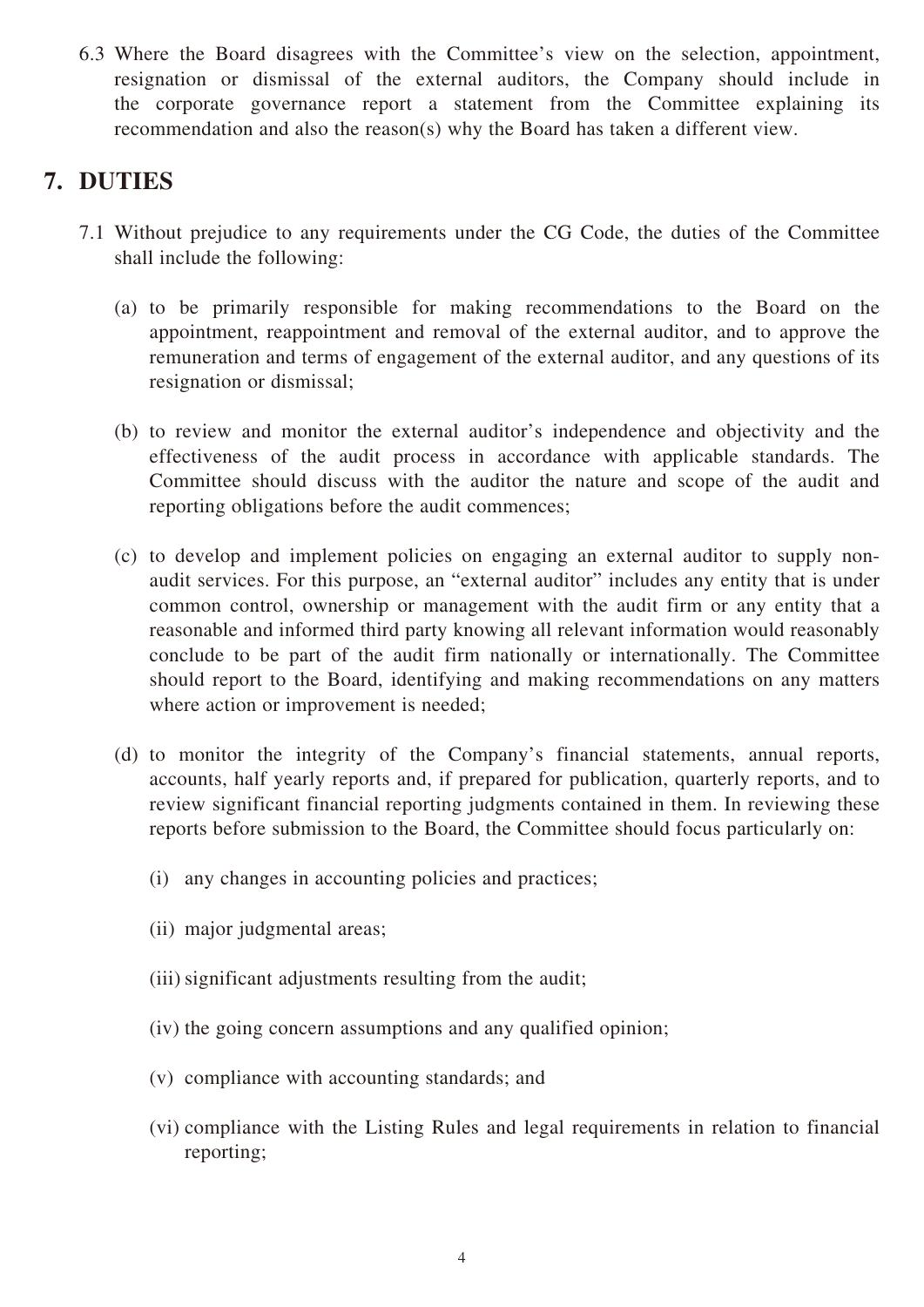- (e) regarding paragraph (d) above:
	- (i) members of the Committee should liaise with the Board and senior management and the Committee must meet, at least twice a year, with the Company's auditors; and
	- (ii) the Committee should consider any significant or unusual items that are, or may need to be, reflected in report and accounts, and should give due consideration to any matters that have been raised by the Company's staff responsible for the accounting and financial reporting function, compliance officer or auditors;
- (f) to review the Company's financial controls, risk management and internal control systems;
- (g) to discuss the risk management and internal control systems with management to ensure that management has performed its duty to have effective systems. This discussion should include the adequacy of resources, staff qualifications and experience, training programs and budget of the Company's accounting and financial reporting function;
- (h) to consider major investigation findings on risk management and internal control matters as delegated by the Board or on its own initiative and management's response to these findings;
- (i) where an internal audit function exists, to ensure co-ordination between the internal and external auditors, and to ensure that the internal audit function is adequately resourced and has appropriate standing within the Company, and to review and monitor its effectiveness;
- (j) to review the Company and its subsidiaries' and consolidated affiliated entities' operating, financial and accounting policies and practices;
- (k) to review the external auditor's management letter, any material queries raised by the auditor to management about accounting records, financial accounts or systems of control and management's response;
- (l) to ensure that the Board will provide a timely response to the issues raised by external auditor's management letter;
- (m) to report to the Board on the matters in the CG Code;
- (n) to review arrangements employees of the Company can use, in confidence, to raise concerns about possible improprieties in financial reporting, internal control or other matters and to ensure that proper arrangements are in place for fair and independent investigation of these matters and for appropriate follow-up action;